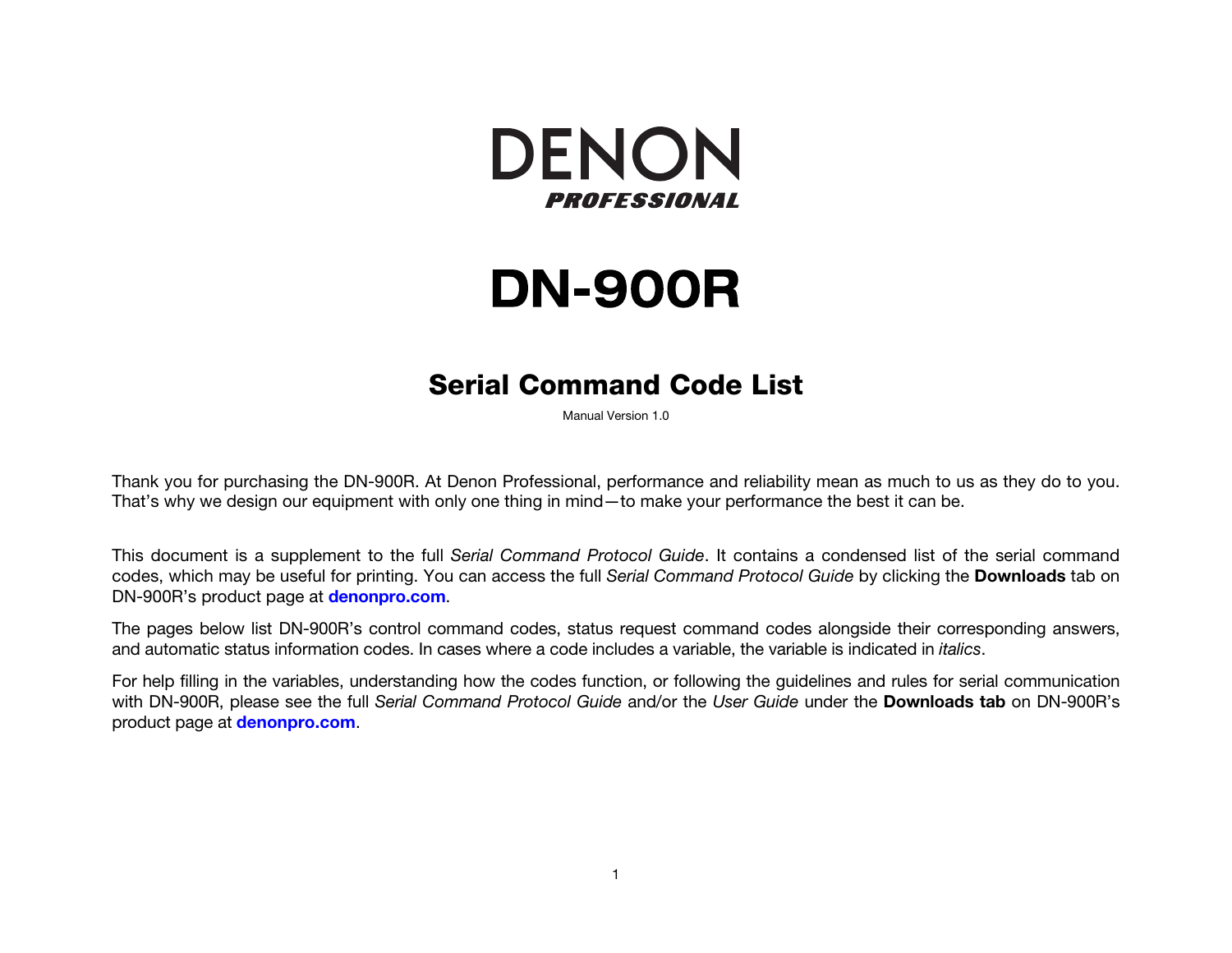| Power/Media | Power On                                      | @023PW\r   |
|-------------|-----------------------------------------------|------------|
|             | Power Standby                                 | @02312\r   |
|             | Set Power On Mode to<br>Resume Play           | @0PORM\r   |
|             | Set Power On Mode to<br><b>Play First</b>     | @0POPF\r   |
|             | Set Power On Mode to<br>Stop                  | @0POST\r   |
|             | Set Power On Mode to<br>Record                | @0PORE\r   |
|             | Set Media to SD1                              | @0MMS1\r   |
|             | Set Media to SD2                              | @0MMS2\r   |
|             | Set Media to USB                              | @0MMUS\r   |
|             | Set Media to Network                          | @0MMNE\r   |
|             | Set Rec Input to RCA                          | @0INUB\r   |
|             | Set Rec Input to XLR                          | @0INBA\r   |
|             | Set Rec Input to Coaxial                      | @0INDI\r   |
|             | Set Rec Input to<br><b>AES/EBU</b>            | @0INDB\r   |
|             | Set Recording to Stereo                       | @0CHST\r   |
|             | Set Recording to Left-<br><b>Channel Mono</b> | @0CHML\r   |
| Recording   | Set Recording to Mono-<br>Mixed               | @0CHMX\r   |
|             | Initiate Recording                            | @02355\r   |
|             | One Touch Rec On                              | @0OR00\r   |
|             | One Touch Rec Off                             | @0OR01\r   |
|             | Pause Recording                               | @023Rp\r   |
|             | Split Recording                               | @023MT\r   |
|             | Rec Monitor On                                | @023RM00\r |

|           | <b>Rec Monitor Off</b>                       | @023RM01\r  |
|-----------|----------------------------------------------|-------------|
|           | Set Input Volume Type<br>to Variable         | @0VIVA\r    |
|           | Set Input Volume Type<br>to Fixed            | @0VIFX\r    |
|           | Both Channels Up 1 dB                        | @023V+\r    |
|           | Both Channels Down 1<br>dB                   | @023V-\r    |
|           | Left Channel Up 1 dB                         | @023L+\r    |
|           | Left Channel Down 1 dB                       | @023L-\r    |
|           | Right Channel Up 1 dB                        | @023R+\r    |
|           | <b>Right Channel Down 1</b><br>dB            | @023R-\r    |
|           | Left Channel Up & Right<br>Channel Down 1 dB | @023BL\r    |
| Recording | Left Channel Down &<br>Right Channel Up 1 dB | @023BR\r    |
|           | Adjust Pre-Record Time                       | @0PRNS\r    |
|           | Set File Format to PCM<br>$(16-bit)$         | @0AFPM16\r  |
|           | Set File Format to PCM<br>$(24-bit)$         | @0AFPM24\r  |
|           | Set File Format to MP3<br>(64 Kbps)          | @0AFM3064\r |
|           | Set File Format to MP3<br>$(128$ Kbps)       | @0AFM3128\r |
|           | Set File Format to MP3<br>(192 Kbps)         | @0AFM3192\r |
|           | Set File Format to MP3<br>$(256$ Kbps)       | @0AFM3256\r |
|           | Set File Format to MP3<br>(320 Kbps)         | @0AFM3320\r |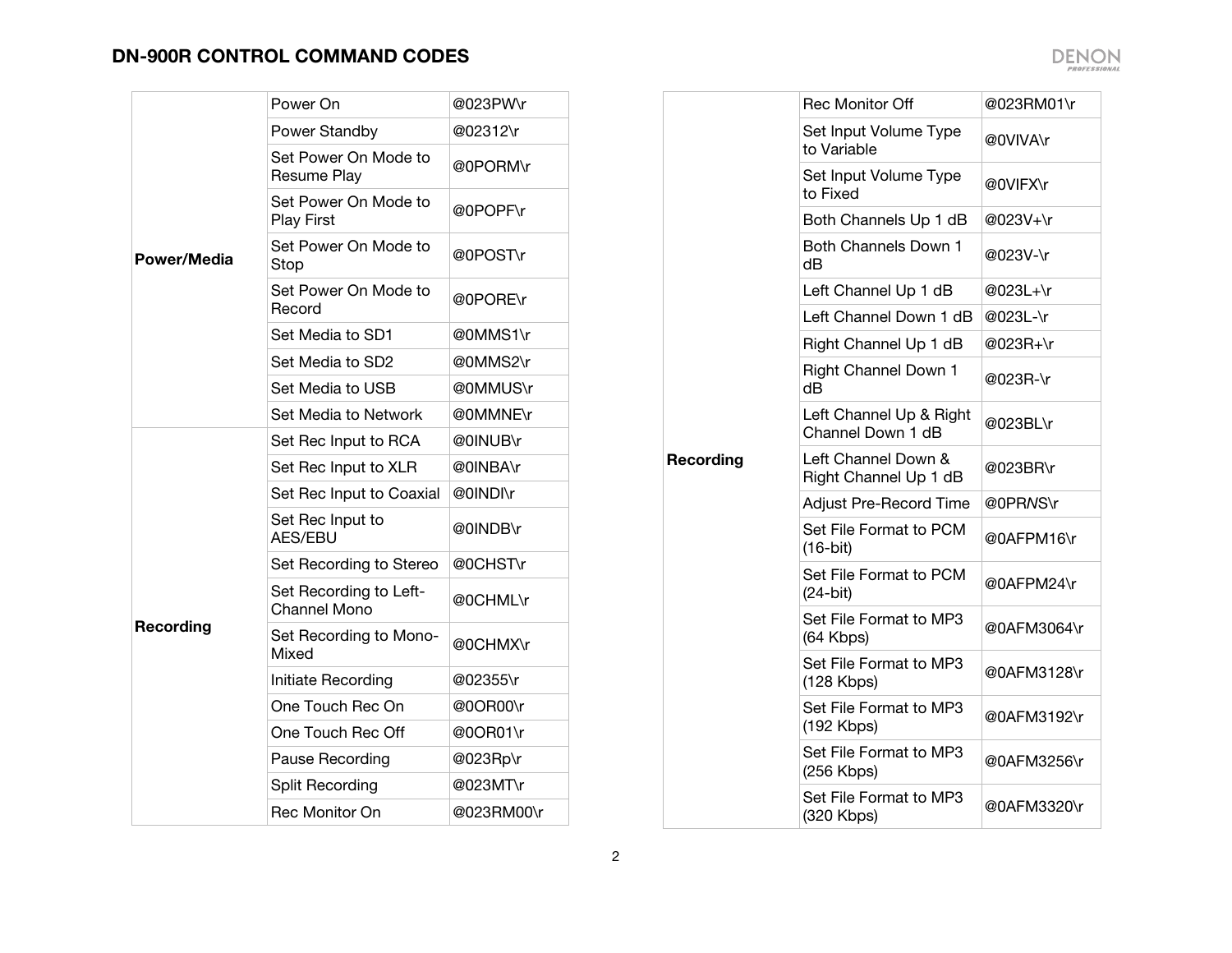| <b>Recording</b>                   | <b>Select Current Folder</b>                               | @0RfCU\r     |
|------------------------------------|------------------------------------------------------------|--------------|
|                                    | Select Specific Folder                                     | @0RfFXxxxx\r |
|                                    | Dual Record Off                                            | @0dROF\r     |
|                                    | Dual Record to SD1                                         | @0dRS1\r     |
|                                    | Dual Record to SD2                                         | @0dRS2\r     |
|                                    | Dual Record to USB                                         | @0dRUS\r     |
|                                    | Relay Record Off                                           | @0rROF\r     |
|                                    | Relay Record to SD1                                        | @0rRS1\r     |
|                                    | Relay Record to SD2                                        | @0rRS2\r     |
|                                    | Relay Record to USB                                        | @0rRUS\r     |
|                                    | Turn Auto Track On                                         | @0AThhmm\r   |
|                                    | Turn Auto Track Off                                        | @0AT0000\r   |
|                                    | <b>Add Mark</b>                                            | @023121\r    |
|                                    | Turn Silent Skip On                                        | @0SS00\r     |
| <b>Advanced</b>                    | Turn Silent Skip Off                                       | @0SS01\r     |
| <b>Recording</b><br><b>Options</b> | Turn Automark On                                           | @0AM00\r     |
|                                    | Turn Automark Off                                          | @0AM01\r     |
|                                    | <b>Set Silent Level</b>                                    | @0SLNMY      |
|                                    | <b>Set Silent Time</b>                                     | @0SCNM\r     |
|                                    | Set Sample Rate to 44.1<br>kHz                             | @0FS44\r     |
|                                    | Set Sample Rate to 48<br>kHz                               | @0FS48\r     |
|                                    | Set Sample Rate to 96<br>kHz                               | @0FS96\r     |
|                                    | Set Sample Rate to<br><b>External Clock</b>                | @0FSEX\r     |
|                                    | Set File Name Format to<br>Machine Name-Date-<br>User Area | @0FfMDU\r    |

|                  | Set File Name Format to<br>Machine Name-User<br>Area-Date  | @0FfMUD\r                                    |
|------------------|------------------------------------------------------------|----------------------------------------------|
|                  | Set File Name Format to<br>Date-Machine Name-<br>User Area | @0FfDMU\r                                    |
|                  | Set File Name Format to<br>Date-User Area-Machine<br>Name  | @0FfDUM\r                                    |
|                  | Set File Name Format to<br>User Area-Machine<br>Name-Date  | @0FfUMD\r                                    |
|                  | Set File Name Format to<br>User Area-Date-Machine<br>Name  | @0FfUDM\r                                    |
| Advanced         | <b>Edit Machine Name</b>                                   | @0MNxxxx\r                                   |
| <b>Recording</b> | Rename User Area                                           | @0Uaxxxx\r                                   |
| <b>Options</b>   | Add User Area to File<br>Name Format                       | @0US00\r                                     |
|                  | Remove User Area from<br><b>File Name Format</b>           | @0US01\r                                     |
|                  | Set Timer (by day of the<br>week)                          | @0ShDWXXxxx<br>xxxxHHMMhhm<br>mUUUUU∖r       |
|                  | Set Timer (by specific<br>date and time)                   | @0ShDTXXYYM<br><b>MDDHHMMhh</b><br>mmUUUUU\r |
|                  | <b>Timer Off</b>                                           | @023TO\r                                     |
|                  | <b>Delete Timer Setting</b>                                | @0ShDLNMY                                    |
|                  | Delete All Timer Settings                                  | @0ShAD\r                                     |
|                  | Set Archive Mode to<br>Automatic                           | @0ARAT\r                                     |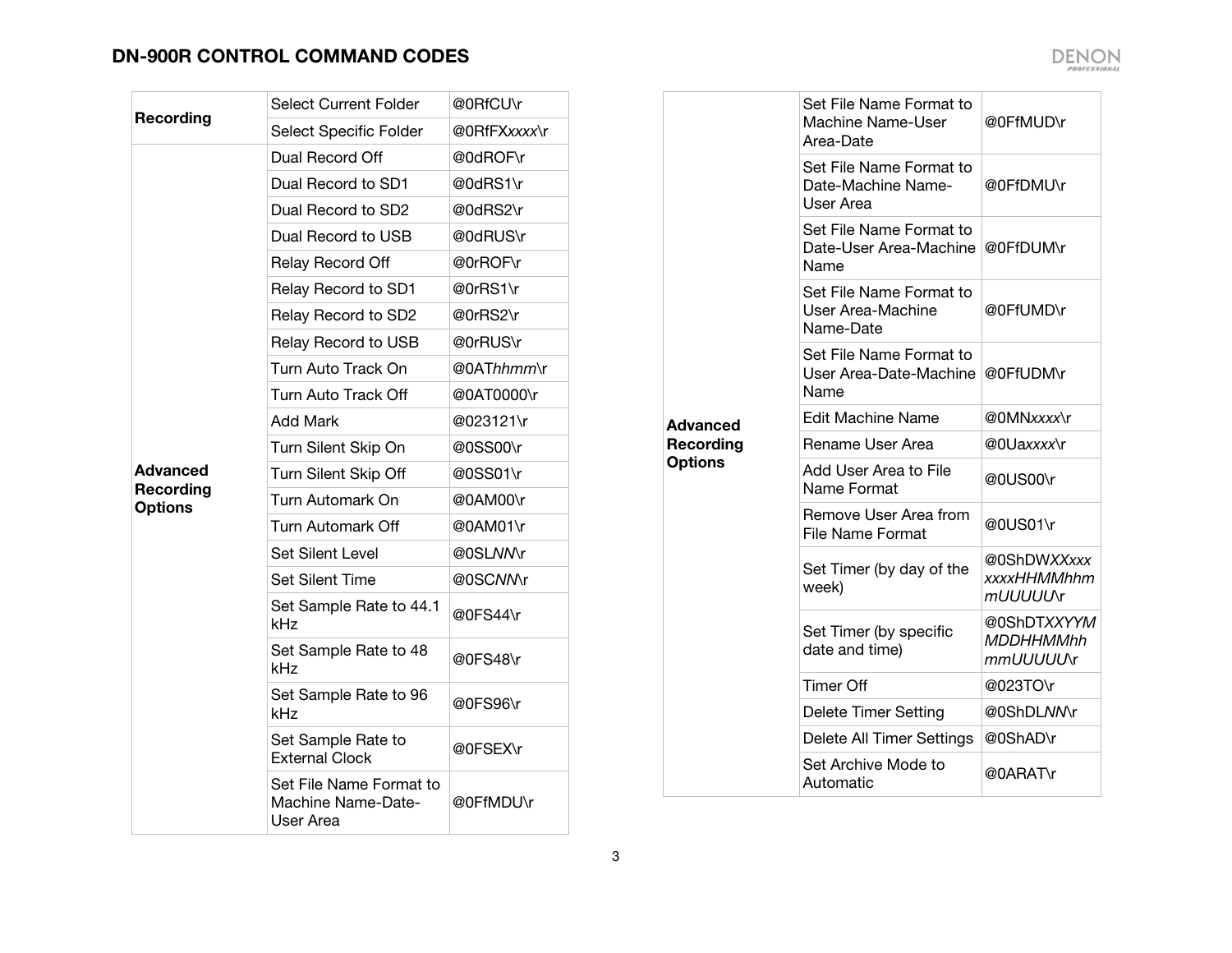|                              | Set Archive Mode to<br>Scheduled                 | @0ARSC\r                        |
|------------------------------|--------------------------------------------------|---------------------------------|
|                              | Turn Off Archiving                               | @0AR01\r                        |
|                              | Set Archive Timer (by<br>day of the week)        | @0asDWxxxxxx<br><i>xhhmm</i> \r |
|                              | Set Archive Timer (by<br>specific date and time) | @0asDTYYMM<br>DDhhmm\r          |
|                              | Turn Clear After Arc, On                         | @0CA00\r                        |
|                              | Turn Clear After Arc. Off                        | @0CA01\r                        |
|                              | Turn Auto Deletion On                            | @0ADHH\r                        |
|                              | Turn Auto Deletion Off                           | @0ADOF\r                        |
|                              | <b>Reset Archive Settings</b>                    | @0DEAC\r                        |
|                              | Lower Left Channel Input<br>Level                | @0ltL-NN\r                      |
| Advanced<br><b>Recording</b> | Raise Left Channel Input<br>Level                | @0ltL+NMr                       |
| <b>Options</b>               | Lower Right Channel<br>Input Level               | @0ltR-MM\r                      |
|                              | Raise Left Channel Input<br>Level                | @0ltR+ <i>NN</i> \r             |
|                              | Signal Pass Thru On                              | @0Sp00\r                        |
|                              | Signal Pass Thru Off                             | @0Sp01\r                        |
|                              | Set Rec Level Type to<br><b>Master Volume</b>    | @0RIMA\r                        |
|                              | Set Rec Level Type to<br>Left/Right Balance      | @0RILR\r                        |
|                              | Turn ALC Off                                     | @0RLMA\r                        |
|                              | Set ALC to Separate                              | @0RLSE\r                        |
|                              | Set ALC to Mixed                                 | @0RLMI\r                        |
|                              | Set Left XLR Channel<br>Voltage Level            | @0LMLNN\r                       |

|                                         | Set Right XLR Channel<br><b>Voltage Level</b>      | @0LMRNM\r |
|-----------------------------------------|----------------------------------------------------|-----------|
|                                         | Set Left XLR Channel<br>Mic Input Sensitivity      | @0MsLNMY  |
|                                         | Set Right XLR Channel<br>Mic Input Sensitivity     | @0MsRMMr  |
| Advanced<br>Recording<br><b>Options</b> | Turn Left XLR Channel<br>Phantom Power On          | @0PhL00\r |
|                                         | Turn Left XLR Channel<br><b>Phantom Power Off</b>  | @0PhL01\r |
|                                         | Turn Right XLR Channel<br><b>Phantom Power On</b>  | @0PhR00\r |
|                                         | Turn Right XLR Channel<br><b>Phantom Power Off</b> | @0PhR01\r |
|                                         | Play                                               | @02353\r  |
|                                         | Pause                                              | @02348\r  |
|                                         | Stop                                               | @02354\r  |
|                                         | Hot Start Play                                     | @0HPnn\r  |
|                                         | Set Play Range to All                              | @0PrAL\r  |
|                                         | Set Play Range to Folder                           | @0PrFD\r  |
|                                         | Set Play Mode to Single<br>Play                    | @0PMSP\r  |
| <b>Track Playback</b>                   | Set Play Mode to<br>Continuous                     | @0PMCN\r  |
|                                         | Turn Repeat On                                     | @0RE00\r  |
|                                         | Turn Repeat Off                                    | @0RE01\r  |
|                                         | Turn Random On                                     | @0RN00\r  |
|                                         | Turn Random Off                                    | @0RN01\r  |
|                                         | Turn Program List On                               | @0PG00\r  |
|                                         | Turn Program List Off                              | @0PG01\r  |
|                                         | Set Finish Mode to Stop                            | @0FMST\r  |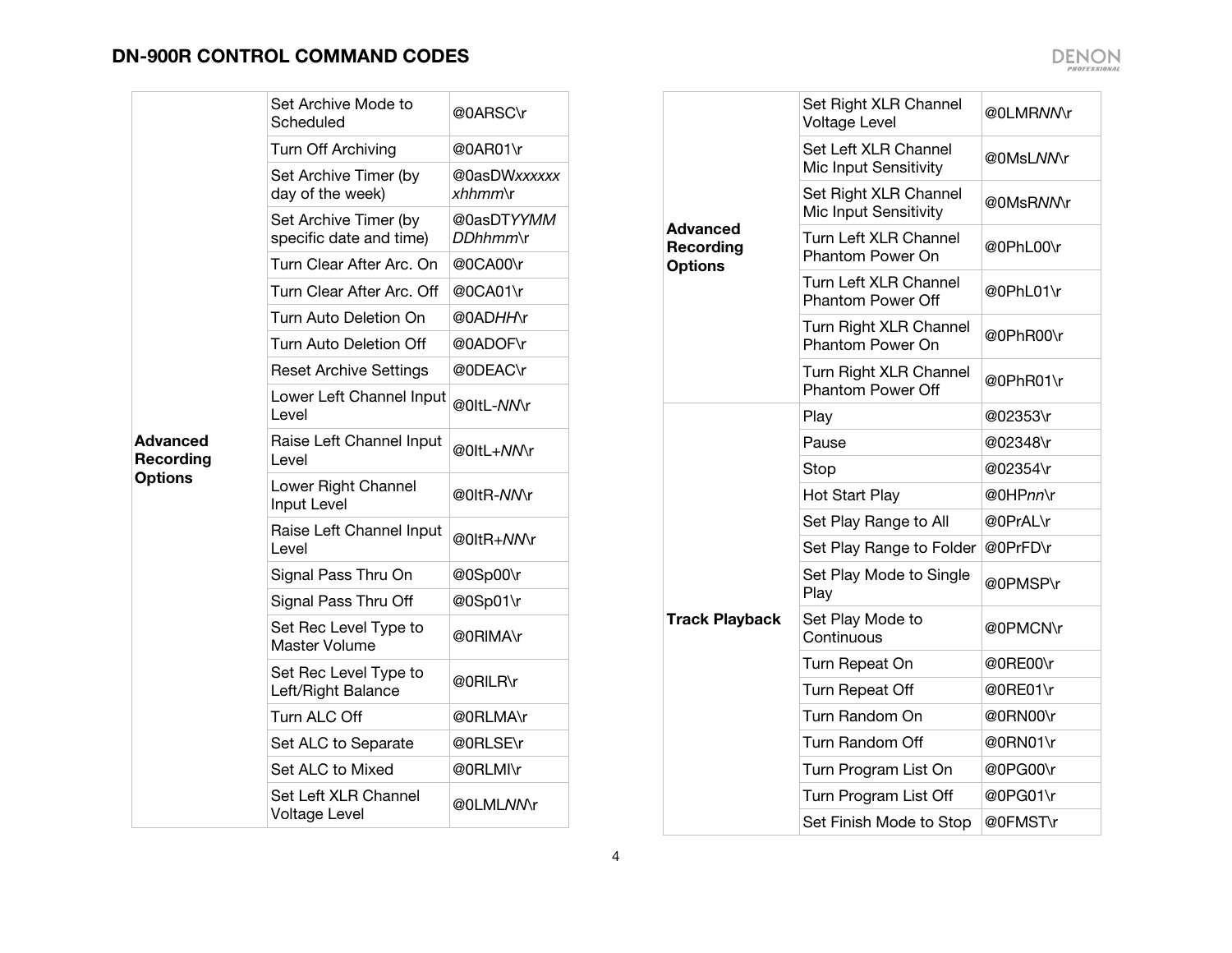| <b>Track Playback</b>                         | Set Finish Mode to Next           | @0FMNT\r                                  |
|-----------------------------------------------|-----------------------------------|-------------------------------------------|
|                                               | Set Finish Mode to Recue          | @0FMRC\r                                  |
|                                               | Set Fade In Time                  | @0Flnn\r                                  |
|                                               | Set Fade Out Time                 | @0FOnn\r                                  |
|                                               | Set Playback Delay                | @0sDnnn\r                                 |
|                                               | Set EOM Time                      | @0EDnn\r                                  |
|                                               | Turn Autocue On                   | @0ACNN\r                                  |
|                                               | <b>Turn Autocue Off</b>           | @0AC00\r                                  |
| Advanced<br><b>Playback</b><br><b>Options</b> | Set Timer (by day of the<br>week) | @0TPDWXXxxx<br>xxxxhhmmFFFFF<br>$F\Gamma$ |
|                                               | Set Timer (by date and<br>time)   | @0TPDTXXYYM<br>MDDhhmmFFF<br>$FF\Gamma$   |
|                                               | <b>Timer Priority On</b>          | @0tp00\r                                  |
|                                               | <b>Timer Priority Off</b>         | @0tp01\r                                  |
|                                               | <b>Delete Timer Setting</b>       | @0TPDLNN\r                                |
|                                               | Delete All Timer Settings         | @0TPAD\r                                  |
|                                               | <b>Restart/Previous Track</b>     | @02333\r                                  |
|                                               | <b>Next Track</b>                 | @02332\r                                  |
|                                               | Hot Start Cue Up                  | @0HCnn\r                                  |
| <b>Track Selection</b>                        | Select Track Number (3<br>digit)  | @0TRnnn\r                                 |
|                                               | Select Track Number (4<br>digit)  | @0Trnnnn\r                                |
|                                               | Select Folder Number              | @0Sfnnnn\r                                |
|                                               | Set File Order to ABC             | @0FRAL\r                                  |
|                                               | Set File Order to Date            | @0FRDA\r                                  |
|                                               | Load Program List                 | @0PIXXXX\r                                |
|                                               | Add to Program List               | @0PinnNNNNN\r                             |

| <b>Track Selection</b>                | Take Off Program List                    | @0Pmnn\r   |
|---------------------------------------|------------------------------------------|------------|
|                                       | Save Program List                        | @0PsXXXX\r |
|                                       | Rewind (cyclic speed)                    | @02350\r   |
|                                       | Rewind (specific speed)                  | @02350n\r  |
|                                       | <b>Skip Back</b>                         | @023SB\r   |
|                                       | Set Skip Back Time                       | @0SBNNM\r  |
|                                       | Fast Forward (cyclic<br>speed)           | @02352\r   |
|                                       | <b>Fast Forward (specific</b><br>speed)  | @02352n\r  |
|                                       | Set Search Mode to<br>Normal             | @0sMNO\r   |
| <b>Track Searching</b>                | Set Search Mode to<br>Silent             | @0sMSL\r   |
|                                       | <b>Activate Frame Mode</b>               | @0frON\r   |
|                                       | <b>Frame Forward</b>                     | @0fr00\r   |
|                                       | <b>Frame Reverse</b>                     | @0fr01\r   |
|                                       | Skip Back to Mark                        | @023M-\r   |
|                                       | Skip Ahead to Mark                       | @023M+\r   |
|                                       | Cue                                      | @023CU\r   |
| <b>Hot Start</b><br><b>Assignment</b> | Load Hotlist File from<br>Selected Media | @0HLXXXX\r |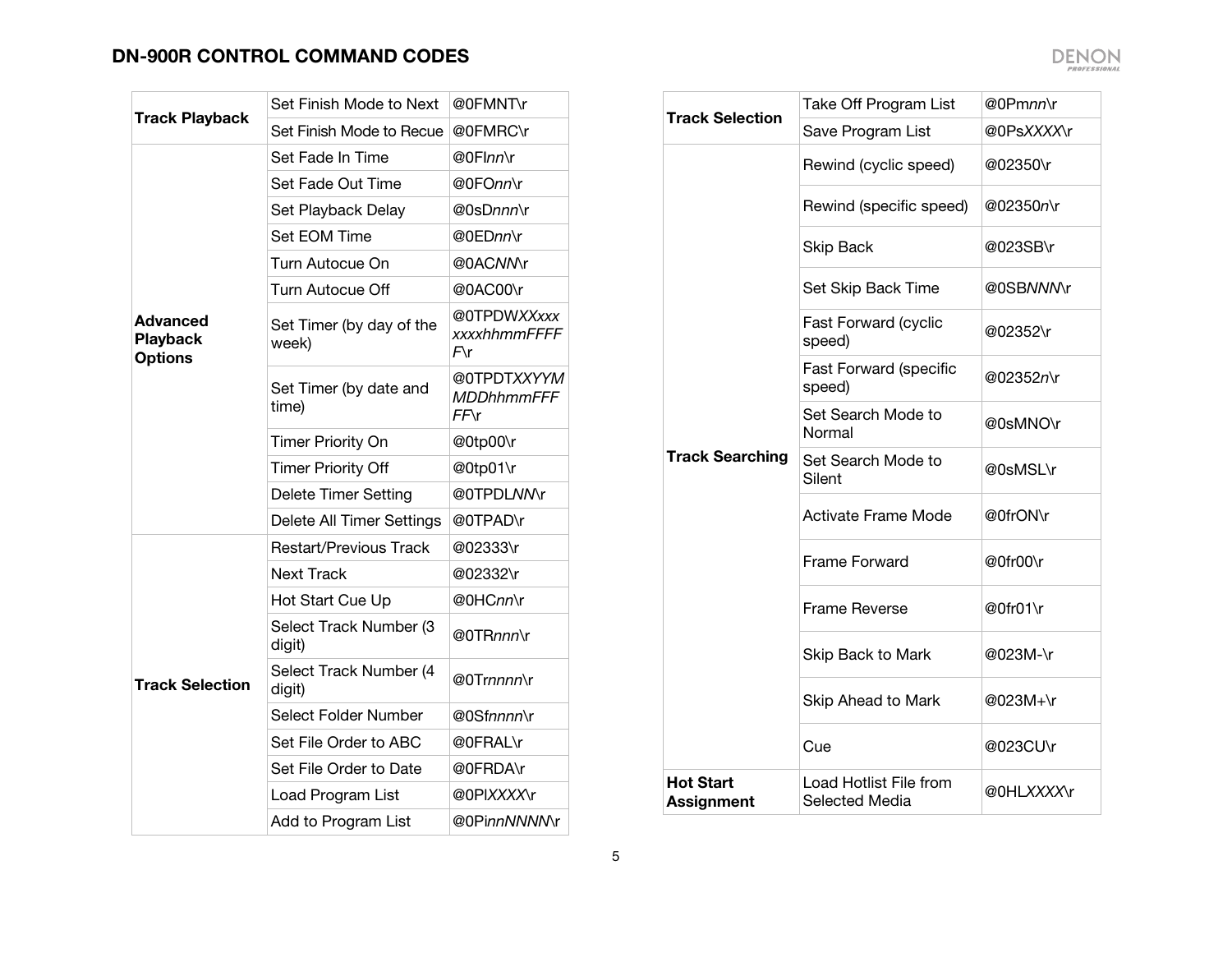| <b>Hot Start</b><br><b>Assignment</b> | Assign Hot Start Number<br>(with 3-digit track file<br>number) | @0HS <i>nnNNN</i> \r  |
|---------------------------------------|----------------------------------------------------------------|-----------------------|
|                                       | Assign Hot Start Number<br>(w4-digit track file<br>number)     | @hs <i>nnNNNN</i> \r  |
|                                       | Assign Hot Start Number<br>(with file name)                    | @0Hs <i>nnXXXX</i> \r |
|                                       | <b>Save Hotlists</b>                                           | @0HSSR\r              |
|                                       | Divide                                                         | @023Dd\r              |
|                                       | Combine                                                        | @023CBnnnn\r          |
|                                       | Delete Marks                                                   | @023Me\r              |
|                                       | Enable Pitch/Speed<br>Editing                                  | @02337ON\r            |
|                                       | Disable Pitch/Speed<br>Editing                                 | @02337OF\r            |
|                                       | Master Key On                                                  | @0KY00\r              |
|                                       | Master Key Off                                                 | @0KY01\r              |
| <b>Editing and</b>                    | Pitch/Speed Up                                                 | @02338\r              |
| Organizing                            | Pitch/Speed Down                                               | @02339\r              |
| Tracks/                               | <b>Adjust Pitch/Speed</b>                                      | @0PTSSXXXX\r          |
| <b>Recordings</b>                     | Undo                                                           | @023UD\r              |
|                                       | Create Folder                                                  | @0MF <i>xxxx</i> \r   |
|                                       | Delete Folder                                                  | @0DRxxxx\r            |
|                                       | Rename Folder                                                  | @0RFxxx:XXX\r         |
|                                       | Move File (3 Digit)                                            | @0MvnnnXXX\r          |
|                                       | Move File (4 Digit)                                            | @0MvnnnnXXX<br>X\r    |
|                                       | Copy File (3 Digit)                                            | @0CYnnnXXX\r          |
|                                       | Copy File (4 Digit)                                            | @0CYnnnnXXX<br>X\r    |

| <b>Editing and</b><br>Organizing | Cancel Move/Copy                                  | @0CNAL\r              |
|----------------------------------|---------------------------------------------------|-----------------------|
|                                  | Delete File (3 digit)                             | @023Te <i>nnn\</i> r  |
|                                  | Delete File (4 digit)                             | @023Tennnn\r          |
| Tracks/                          | Rename File (3 digit)                             | @0RN <i>nnnXXX</i> \r |
| <b>Recordings</b>                | Rename File (4 digit)                             | @0RNnnnnXXX<br>X∖r    |
|                                  | Lower Left Channel<br><b>Output Level</b>         | @0OtL- <i>NN</i> \r   |
|                                  | Raise Left Channel<br><b>Output Level</b>         | @0OtL+NM\r            |
|                                  | Lower Right Channel<br><b>Output Level</b>        | @0OtR-NMY             |
|                                  | Raise Right Channel<br><b>Output Level</b>        | @0OtR+ <i>NN</i> \r   |
| <b>Advanced Audio</b>            | Set Audio Output Rate to<br>Automatic             | @0dFAT\r              |
| <b>Settings</b>                  | Set Audio Output Rate to<br>44.1 kHz              | @0dF44\r              |
|                                  | Set Audio Output Rate to<br>48 kHz                | @0dF48\r              |
|                                  | Set Audio Output Rate to<br><b>External Clock</b> | @0dFEX\r              |
|                                  | Default Mono-Play On                              | @0MO00\r              |
|                                  | Default Mono-Play Off                             | @0MO01\r              |
|                                  | Set Reference Level                               | @0FrNN\r              |
|                                  | Set Archive Server IP                             | @0Aixxxx\r            |
| <b>Network Settings</b>          | Create FTP (Archive)<br><b>Server User Name</b>   | @0Auxxxx\r            |
|                                  | Create FTP (Archive)<br>Server Password           | @0Apxxxx\r            |
|                                  | Set FTP (Archive) Server<br>Folder                | @0Aoxxxx\r            |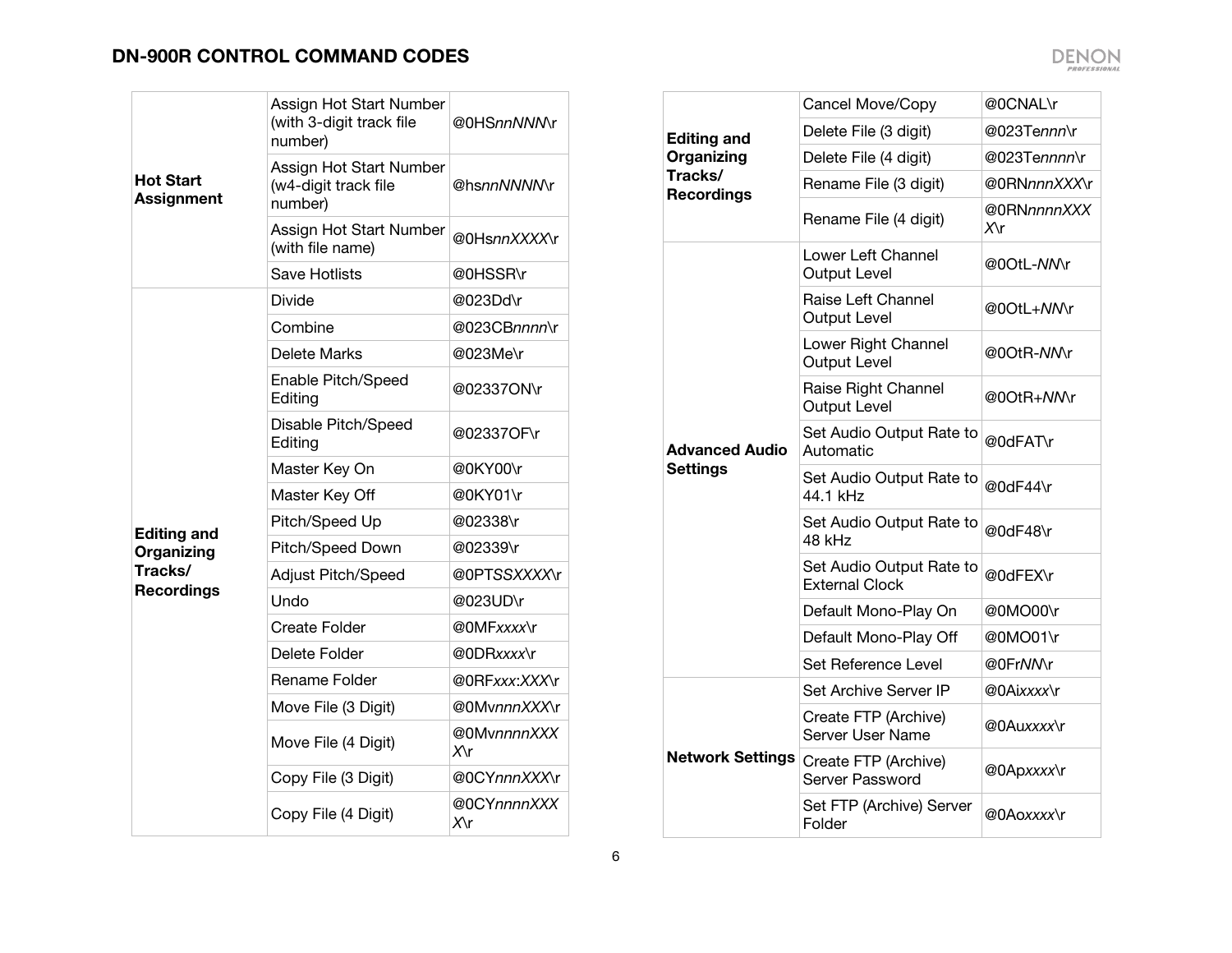|                      | Assign IP Address                              | @0lpxxxx\r                         |
|----------------------|------------------------------------------------|------------------------------------|
|                      | <b>Set Subnet Mask</b>                         | @0SMxxxx\r                         |
|                      | Set Gateway IP                                 | @0GWxxxx\r                         |
|                      | <b>Set DNS Server Address</b>                  | @0DNxxxx\r                         |
|                      | <b>Set NTP Server Address</b>                  | @0NPxxxx\r                         |
|                      | Enter NTP Cycle Time                           | @0NChhmm\r                         |
|                      | Set Syslog Server<br><b>Address</b>            | @0Slxxxx\r                         |
|                      | Network Settings Set IP Control Port<br>Number | @0lpNNNNNNr                        |
|                      | IP Authentication On                           | @0la00\r                           |
|                      | <b>IP Authentication Off</b>                   | @0la01\r                           |
|                      | Set Operator Password                          | @0OPxxxx\r                         |
|                      | Set Observer Password                          | @0Opxxxx\r                         |
|                      | Logout of IP Control                           | @0LO\r                             |
|                      | Network Standby On                             | @0Ns00\r                           |
|                      | Network Standby Off                            | @0Ns01\r                           |
|                      | Set Date and Time                              | @0DtYYMMDD<br>$h$ hmm $\mathbf{r}$ |
|                      | Set Time Zone                                  | @0TZxHHMM                          |
|                      | Daylight Savings On                            | @0dS00\r                           |
|                      | Daylight Savings Off                           | @0dS01\r                           |
| <b>Clock/Display</b> | Daylight Savings Offset                        | @0dohhmm\r                         |
| <b>Settings</b>      | Set Daylight Savings<br><b>Start Date</b>      | @0dsMMDDhh<br>$mm\backslash r$     |
|                      | Set Daylight Savings End<br>Date               | @0deMMDDhh<br>$mm\$ r              |
|                      | Set Time Format                                | @0TDXXX\r                          |
|                      | Set Clock to 24-hour                           | @0TF24\r                           |

| <b>Clock/Display</b>  | Set Clock to 12-hour          | @0TF12\r     |
|-----------------------|-------------------------------|--------------|
|                       | Set Date Format               | @0DFXX\r     |
|                       | Screen Saver On               | @0Ss00\r     |
|                       | <b>Screen Saver Off</b>       | @0Ss01\r     |
|                       | Dimmer On                     | @0DM00\r     |
| <b>Settings</b>       | Dimmer Off                    | @0DM01\r     |
|                       | Set Display Brightness        | @0DDN/Vr     |
|                       | Set LED Brightness            | @0LDNN\r     |
|                       | <b>Set Contrast</b>           | @0BNnn\r     |
|                       | Set Display Language          | @0LNXX\r     |
|                       | <b>Create Admin Password</b>  | @0PDxxxx\r   |
|                       | Format Media Drive            | @023FOMAT\r  |
|                       | Set Momentary Shift           | @0SmMO\r     |
|                       | Lock Shift                    | @0SmLK\r     |
|                       | Key Lock                      | @023KL\r     |
|                       | <b>Key Unlock</b>             | @023KU\r     |
|                       | <b>Lock Transport Buttons</b> | @023KS\r     |
| <b>Other Settings</b> | Turn Auto Reboot On           | @0Ar00\r     |
|                       | Turn Auto Reboot Off          | @0Ar01\r     |
|                       | Change Language               | @0KBXX\r     |
|                       | <b>Select Preset</b>          | @0PSNM\r     |
|                       | <b>Title Preset</b>           | @0PNn:xxxx\r |
|                       | <b>Load Settings Preset</b>   | @0PVLD\r     |
|                       | Save Settings as Preset       | @0PVSA\r     |
|                       | <b>Reset System Settings</b>  | @0DESY\r     |
|                       | <b>Reset Settings</b>         | @0DEFL\r     |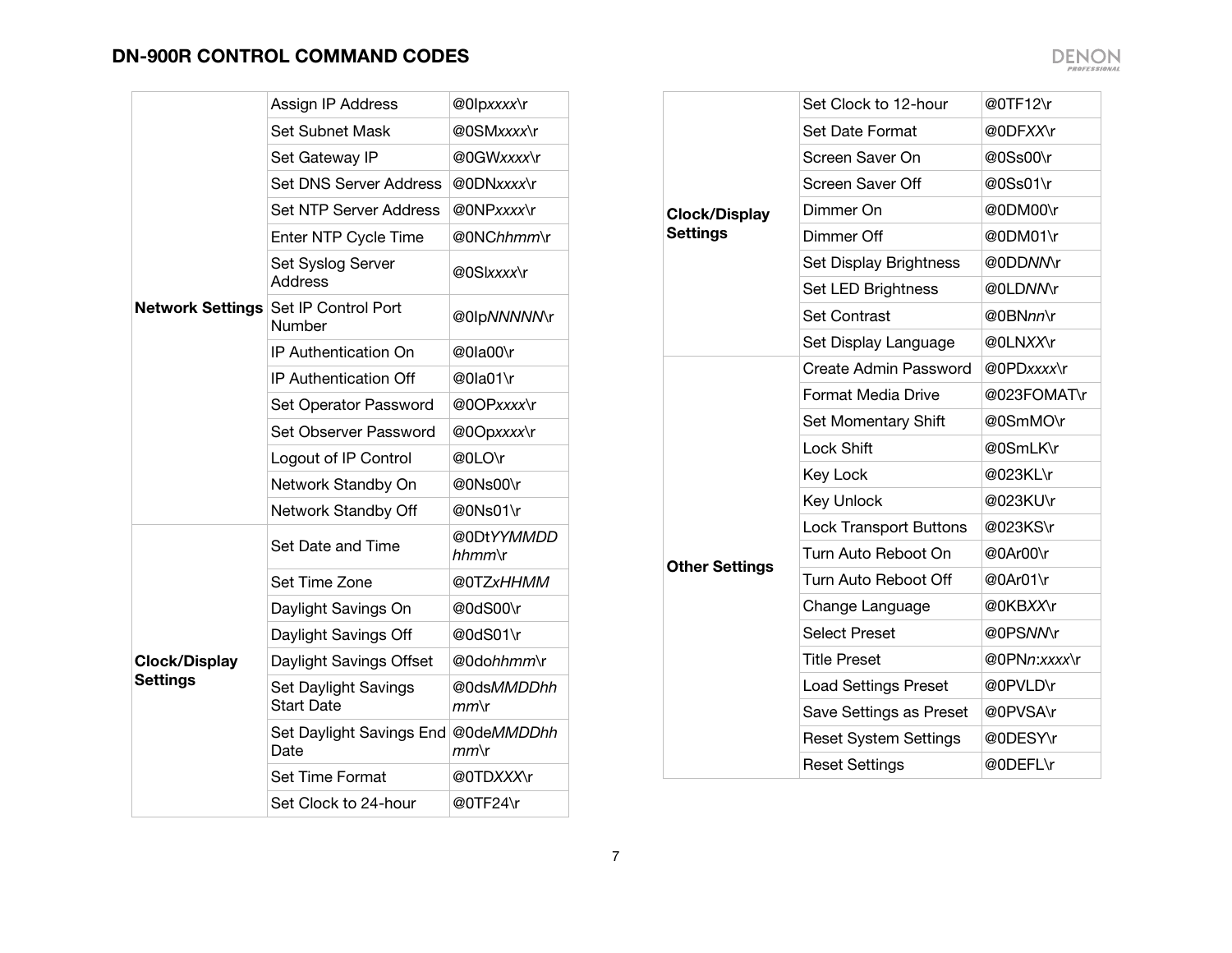| <b>Admin Login</b>                | @0?Llxxxx\r | Success                                        | @0LIOK\r     |
|-----------------------------------|-------------|------------------------------------------------|--------------|
|                                   |             | Failed                                         | @0LING\r     |
|                                   |             | On                                             | @0PW00\r     |
| <b>Power Status</b>               | @0?PW\r     | Standby                                        | @0PW01\r     |
|                                   |             | <b>Network</b><br>Standby                      | @0PW02\r     |
|                                   |             | Resume<br>playback                             | @0PORM\r     |
| Power On Mode @0?PO\r             |             | Play first track                               | @0POPF\r     |
|                                   |             | Stop                                           | @0POST\r     |
|                                   |             | Record                                         | @0PORE\r     |
| <b>Source Status</b>              | @0?MM\r     | Selected media<br>source                       | @0MMXX\r     |
|                                   | @0?CD\r     | Card in                                        | @0CDCI\r     |
|                                   |             | No card                                        | @0CDNC\r     |
| <b>Media Status</b>               |             | Card error                                     | @0CDCE\r     |
|                                   |             | Unformatted                                    | @0CDUF\r     |
|                                   |             | Write-protected                                | @0CDWP\r     |
|                                   |             | SD door open                                   | @0CDDO\r     |
| <b>Media Size</b>                 | @0?SF\r     | <b>Total capacity</b><br>of the media<br>drive | @0FEmmXXXX\r |
|                                   |             | SD Card 1                                      | @0FES1XXXX   |
| <b>Media Free</b><br><b>Space</b> | @0?FE\r     | SD Card 2                                      | @0FES2XXXX   |
|                                   |             | <b>USB</b> drive                               | @0FEUSXXXX   |
|                                   |             | Playing                                        | @0STPL\r     |
| <b>Device Status</b>              | @0?ST\r     | A-B repeat                                     | @0STAB\r     |

|                            |         | Paused          | @0STPP\r     |
|----------------------------|---------|-----------------|--------------|
|                            |         | Repeat paused   | @0STPR\r     |
|                            |         | Stopped         | @0STST\r     |
|                            |         | Cued            | @0STCU\r     |
|                            |         | Autocued        | @0STAC\r     |
|                            |         | Rewinding       | @0STRW\r     |
| <b>Device Status</b>       | @0?ST\r | Fast forwarding | @0STFF\r     |
|                            |         | Loading         | @0STLD\r     |
|                            |         | <b>Busy</b>     | @0STBY\r     |
|                            |         | File list open  | @0STFL\r     |
|                            |         | Menu open       | @0STED\r     |
|                            |         | Timer standby   | @0STSH\r     |
|                            |         | Error           | @0STER\r     |
| <b>Search Speed</b>        | @0?SP\r | Speed value     | @0SPXnnn\r   |
|                            | @0?IN\r | Unbalanced      | @0INUB\r     |
| Recording                  |         | Balanced        | @0INBA\r     |
| <b>Audio Input</b>         |         | Coaxial         | @0INDI\r     |
|                            |         | <b>AES/EBU</b>  | @0INDB\r     |
| <b>One Touch</b>           |         | On              | @0OR00\r     |
| Recording<br><b>Status</b> | @0?OR\r | Off             | @0OR01\r     |
| <b>Pre-Record</b>          | @0?PR\r | Off             | @0PR\r       |
| <b>Setting</b>             |         | On              | @0PRnS\r     |
| Recording                  |         | Current         | @0RfCU\r     |
| <b>Folder</b>              | @0?Rf\r | Fixed           | @0RfFXXXXX\r |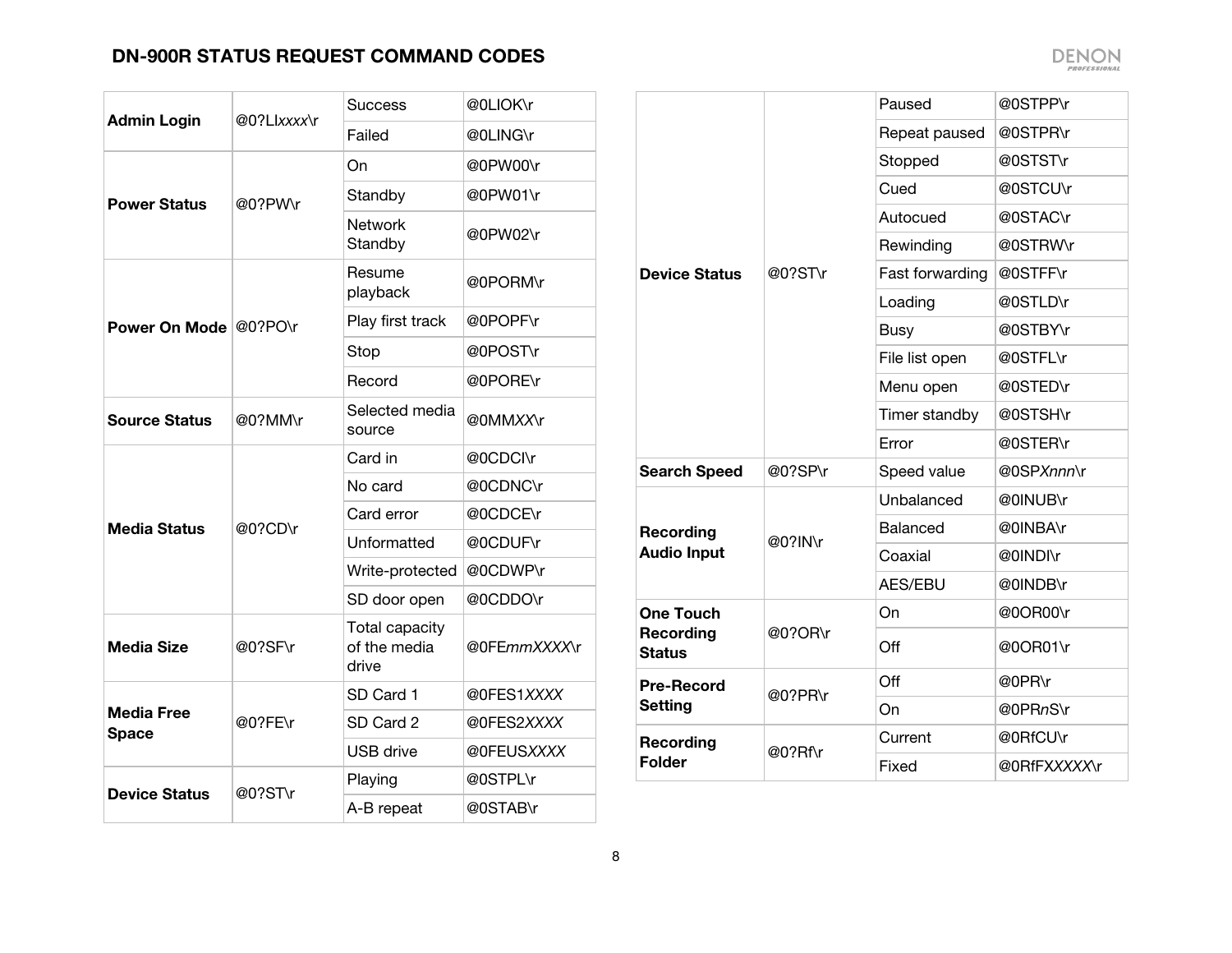| Remaining<br><b>Record Time</b> | @0?RT\r    | Amount of<br>available<br>recording time | @0RThhhmmss\r |
|---------------------------------|------------|------------------------------------------|---------------|
| <b>Recording</b><br>Volume      | @0?RV\r    | The recording<br>volume                  | @0RVLLRR\r    |
| Recording                       | @0?VI\r    | Fixed                                    | @0VIFX\r      |
| <b>Volume Type</b>              |            | Variable                                 | @0VIVA\r      |
| <b>Record Monitor</b>           | $@0?$ Rm\r | On                                       | @0Rm00\r      |
| <b>Setting</b>                  |            | Off                                      | @0Rm01\r      |
| <b>Auto Track</b><br>Time       | @0?AT\r    | Auto track time<br>interval setting      | @0AThhmm\r    |
| <b>Record Level</b>             | @0?RI\r    | Master volume                            | @0RIMA\r      |
| <b>Type</b>                     |            | L/R balance                              | @0RILR\r      |
| <b>Auto Level</b>               | @0?RL\r    | Off                                      | @0RLMA\r      |
| <b>Control (ALC)</b>            |            | Separate                                 | @0RLSE\r      |
| <b>Type</b>                     |            | Mixed                                    | @0RLMI\r      |
|                                 |            | Off                                      | @0dROF\r      |
| <b>Dual Recording</b>           |            | SD1                                      | @0dRS1\r      |
| <b>Status</b>                   | @0?dR\r    | SD <sub>2</sub>                          | @0dRS2\r      |
|                                 |            | <b>USB</b>                               | @0dRUS\r      |
|                                 |            | Off                                      | @0rROF\r      |
| Relay<br>Recording              | @0?rR\r    | SD1                                      | @0rRS1\r      |
| <b>Status</b>                   |            | SD <sub>2</sub>                          | @0rRS2\r      |
|                                 |            | <b>USB</b>                               | @0rRUS\r      |
|                                 |            | Auto                                     | @0ARAT\r      |
| <b>Archive Setting</b>          | @0?AR\r    | Timed                                    | @0ARSC\r      |
|                                 |            | Off                                      | @0AR01\r      |

| <b>Clear After Arc.</b>                 | @0?CA\r    | On                             | @0CA00\r    |
|-----------------------------------------|------------|--------------------------------|-------------|
| <b>Setting</b>                          |            | Off                            | @0CA01\r    |
| <b>Auto Deletion</b>                    | @0?AD\r    | Off                            | @0ADOF\r    |
| <b>Setting</b>                          |            | On                             | @0ADHH\r    |
|                                         |            | Stereo                         | @0CHST\r    |
| <b>Record Channel</b><br><b>Setting</b> | @0?CH\r    | Mono (L)                       | @0CHML\r    |
|                                         |            | Mono mixed                     | @0CHMX\r    |
| <b>Recording File</b>                   | @0?AF\r    | <b>PCM</b>                     | @0AFPMnn\r  |
| Format                                  |            | MP <sub>3</sub>                | @0AFM3nnn\r |
| Recording<br><b>Sample Rate</b>         | @0FSNM\r   | Current sample<br>rate setting | @0FSNMr     |
|                                         |            | MN_DT_UA                       | @0FfMDU\r   |
|                                         | @0?Ff\r    | MN UA DT                       | @0FfMUD\r   |
| File Name                               |            | DT MN UA                       | @0FfDMU\r   |
| Format                                  |            | DT_UA_MN                       | @0FfDUM\r   |
|                                         |            | UA MN DT                       | @0FfUMD\r   |
|                                         |            | UA DT MN                       | @0FfUDM\r   |
| User Area Name @0?UA\r                  |            | Name of the<br>user area       | @0UaXXXX\r  |
| <b>User Area</b>                        | $@0?$ US\r | On                             | @0US00\r    |
| <b>Setting</b>                          |            | Off                            | @0US01\r    |
| <b>Machine Name</b>                     | @0?MN\r    | Current<br>machine name        | @0MNXXXX\r  |
| Track Number                            | $@0?$ Tr\r | Number of the<br>current track | @0Trnnnn\r  |
| Tracklist<br><b>Number</b>              | @0?Tt\r    | Total number of<br>tracks      | @0Ttnnnn\r  |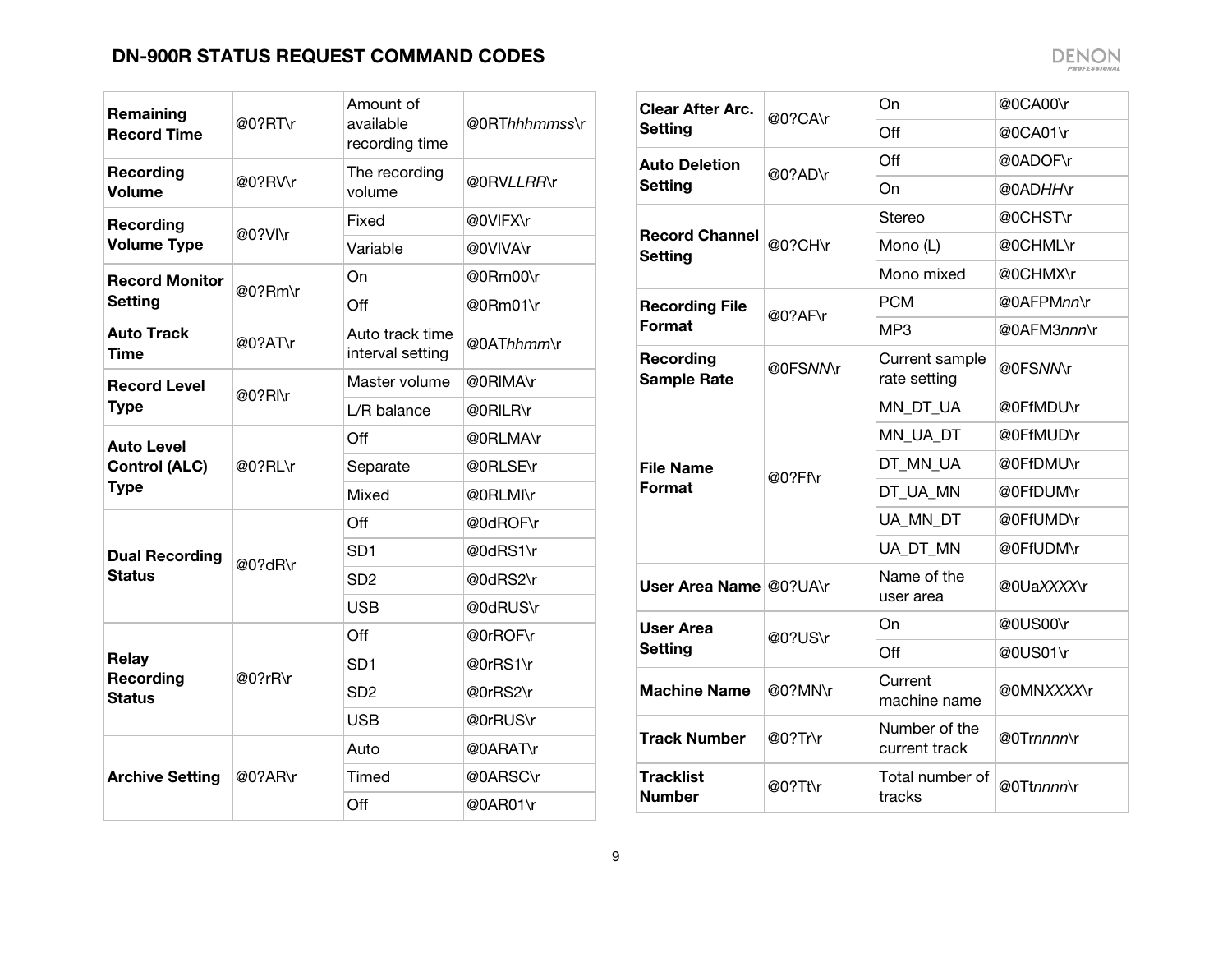| <b>Track Title</b><br>(current: short)    | @0?ti\r     | Title of the<br>current track  | @0tixxxx\r   |
|-------------------------------------------|-------------|--------------------------------|--------------|
| <b>Track Title</b><br>(current; long)     | @0?T1       | Title of the<br>current track  | @0T1xxxx     |
| <b>Track Title (by</b><br>3-digit number) | @0?TnNNNNr  | Title of the<br>current track  | @0tnxxxx\r   |
| <b>Track Title (by</b><br>4-digit number) | @0?tnNNNM\r | Title of the track @0tnxxxx\r  |              |
| <b>Artist Title</b><br>(short)            | @0?at\r     | Title of the artist @0atxxxx\r |              |
| Artist Title<br>(long)                    | @0?T2       | Title of the artist @0T2xxxx   |              |
| <b>Album Title</b><br>(short)             | @0?al\r     | Title of the<br>album          | @0alxxxx\r   |
| <b>Album Title</b><br>(long)              | @0?T3       | Title of the<br>album          | @0T3xxxx     |
|                                           | @0?af\r     | PCM                            | @0afPMNM\r   |
|                                           |             | WAV                            | @0afWVNN     |
| Track File<br>Format                      |             | MP3                            | @0afM3NNN\r  |
|                                           |             | AIFF                           | @0afALNM\r   |
|                                           |             | AAC                            | @0afACNNM\r  |
| <b>Track Size (by</b><br>3-digit number)  | @0?Tsnnn\r  | File size of the<br>track      | @0TsNNNNNNNr |
| <b>Track Size (by</b><br>4-digit number)  | @0?tsnnnn\r | File size of the<br>track      | @0tsNNNNNNNr |
| <b>Track Sample</b><br>Rate               | @0?fs\r     | Sample rate                    | @0fsNM\r     |
| <b>Total Folder</b><br><b>Number</b>      | @0?Tf\r     | Number of<br>folders           | @0Tfnnnn\r   |

| <b>Hot Start</b><br><b>Number</b>           | @0?HP\r     | Current track's<br>hot start<br>number           | @0HPnn\r                      |
|---------------------------------------------|-------------|--------------------------------------------------|-------------------------------|
| <b>Hot Start File</b><br><b>Information</b> | @0?Hsnn\r   | Information on<br>the current hot<br>start track | @0Hsnnxxx:HHH<br>$mmssttt\$ r |
| <b>Track Length</b>                         | @0?tl\r     | Length of the<br>current track                   | @0tlMMMSSFF\r                 |
| <b>Elapsed Track</b><br>Time                | @0?ET\r     | Time elapsed in<br>the current<br>track          | @0EThhhmmss\r                 |
| Remaining<br><b>Track Time</b>              | @0?RM\r     | Time remaining<br>in the current<br>track        | @0RM <i>hhhmmss</i> \r        |
| <b>Folder Name</b><br>(current)             | @0?SF\r     | Name of the<br>selected folder                   | @0SFDXXX\r                    |
| <b>Folder Name (by</b><br>number)           | @0?Fnxxxx\r | Name of the<br>folder                            | @0FnXXX\r                     |
| <b>File Sort Setting</b>                    | @0?FR\r     | Alphabetically                                   | @0FRAL\r                      |
|                                             |             | By date                                          | @0FRDA\r                      |
| <b>File List Status</b>                     | @0?UL\r     | Not changed                                      | @0UL00\r                      |
|                                             |             | Updated                                          | @0UL01\r                      |
| <b>Playback Range</b>                       | @0?pR\r     | All                                              | @0pRAL\r                      |
|                                             |             | Folder                                           | @0pRFD\r                      |
| <b>Playback Mode</b>                        | @0?PM\r     | Single Play                                      | @0PMSP\r                      |
|                                             |             | Continuous                                       | @0PMCN\r                      |
| <b>Random Setting</b>                       | @0?RN\r     | On                                               | @0RN01\r                      |
|                                             |             | Off                                              | @0RN00\r                      |
| <b>Repeat Setting</b>                       | @0?RE\r     | On                                               | @0RE00\r                      |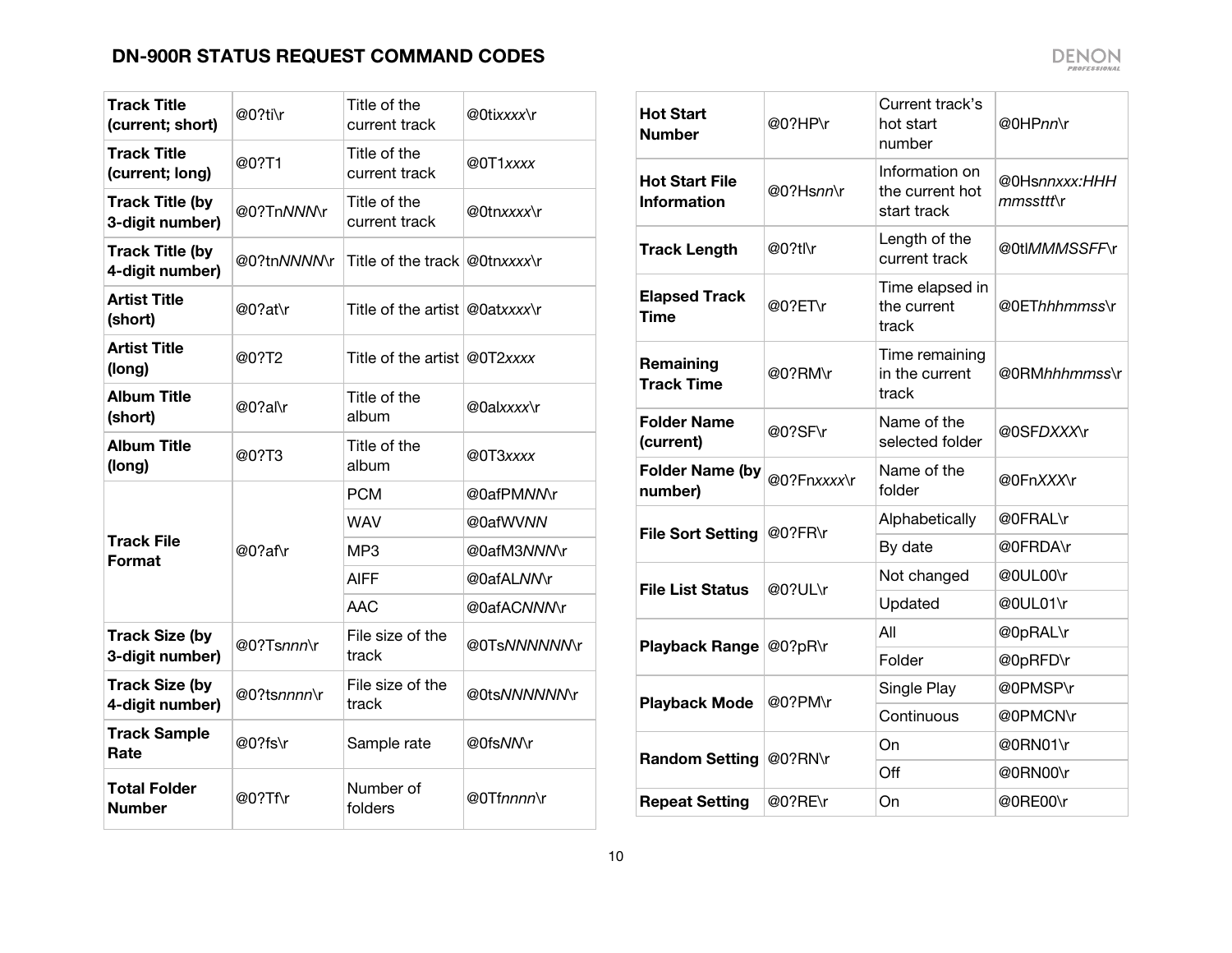| <b>Repeat Setting</b>                                  | @0?RE\r   | Off                                                | @0RE01\r                                            |
|--------------------------------------------------------|-----------|----------------------------------------------------|-----------------------------------------------------|
| <b>Program List</b>                                    | @0?PG\r   | Off                                                | @0PG00\r                                            |
| <b>Setting</b>                                         |           | On                                                 | @0PG01\r                                            |
| <b>Total Program</b><br><b>Lists</b>                   | @0?tP     | Number of<br>program lists                         | @0tPnn                                              |
| <b>Program List</b><br><b>Name</b>                     | @0?plnn   | Name of the<br>program list                        | @Oplxxxx                                            |
|                                                        |           | Stop                                               | @0FMST\r                                            |
| <b>Finish Mode</b>                                     | @0?FM\r   | <b>Next</b>                                        | @0FMNT\r                                            |
|                                                        |           | Recue                                              | @0FMRC\r                                            |
| <b>Auto Cue</b>                                        | @0?AC\r   | Off                                                | @0AC00\r                                            |
| <b>Setting</b>                                         |           | On                                                 | @0ACNN\r                                            |
| <b>Recording Input</b>                                 | @0?Sp\r   | Unchanged                                          | @0Sp00\r                                            |
| <b>Routing (Signal</b><br><b>Pass Thru</b><br>Setting) |           | Changed                                            | @0Sp01\r                                            |
| Recording<br><b>Timer Setting</b>                      | @0?ShNMY  | Recording<br>scheduled by<br>day(s) of the<br>week | @0ShDWxxxxxxx<br><b>HHMMhhmmUU</b><br><b>UUU</b> \r |
| Recording<br><b>Timer Setting</b>                      | @0?ShNM\r | Recording<br>scheduled by<br>date and time         | @0ShDTYYMMD<br><b>DHHMMhhmmU</b><br><b>UUUU</b> \r  |
| <b>Playback Timer</b><br><b>Setting</b>                |           | Playback<br>scheduled by<br>day(s)                 | @0TPDWxxxxxxx<br>hhmmFFFFF\r                        |
|                                                        | @0?TPN/Vr | Playback<br>scheduled by<br>date and time          | @0TPDTYYMMD<br>DhhmmFFFFNr                          |

| <b>Archive Timer</b>                  | @0?as\r    | Archiving<br>scheduled by<br>day(s)        | @0asDWxxxxxxxh<br>$hmm\$ r |
|---------------------------------------|------------|--------------------------------------------|----------------------------|
| <b>Setting</b>                        |            | Archiving<br>scheduled by<br>date and time | @0asDTYYMMDD<br>hhmm\r     |
| <b>Current Timer</b>                  | @0?Ct\r    | Record timer                               | @0CtREnn\r                 |
|                                       |            | Playback timer                             | @0CtPLnn\r                 |
| <b>Reserved Timer</b>                 | $@0?$ Rt\r | Record timer                               | @0RtREnn\r                 |
|                                       |            | Playback timer                             | @0RtPLnn\r                 |
| <b>Timer Priority</b>                 | @0?tp\r    | On                                         | @0tp00\r                   |
|                                       |            | Off                                        | @0tp01\r                   |
| <b>Pitch/Speed</b>                    | @0?PT\r    | Pitch/speed<br>setting                     | @0PTSSXXXX\r               |
| <b>Master Key</b>                     | @0?KY\r    | On                                         | @0KY00\r                   |
|                                       |            | Off                                        | @0KY01\r                   |
| <b>Mark Number</b>                    | $@0?Tm\$ r | <b>Total mark</b><br>number                | @0TmNM\r                   |
| <b>Mark Time</b>                      | @0?Mtnn\r  | Time position of<br>the mark               | @0Mthhmmssff\r             |
| <b>Auto Mark</b>                      | @0?AM\r    | On                                         | @0AM00\r                   |
| <b>Setting</b>                        |            | Off                                        | @0AM01\r                   |
| <b>Silent Skip</b>                    | @0?SS\r    | On                                         | @0SS00\r                   |
| <b>Setting</b>                        |            | Off                                        | @0SS01\r                   |
| <b>Skip Back Time</b>                 | @0?SB\r    | Amount of skip<br>back time                | @0SBNNM\r                  |
| <b>Auto Fade In</b><br><b>Setting</b> | @0?FI\r    | Amount of fade<br>in time                  | @0FLnn\r                   |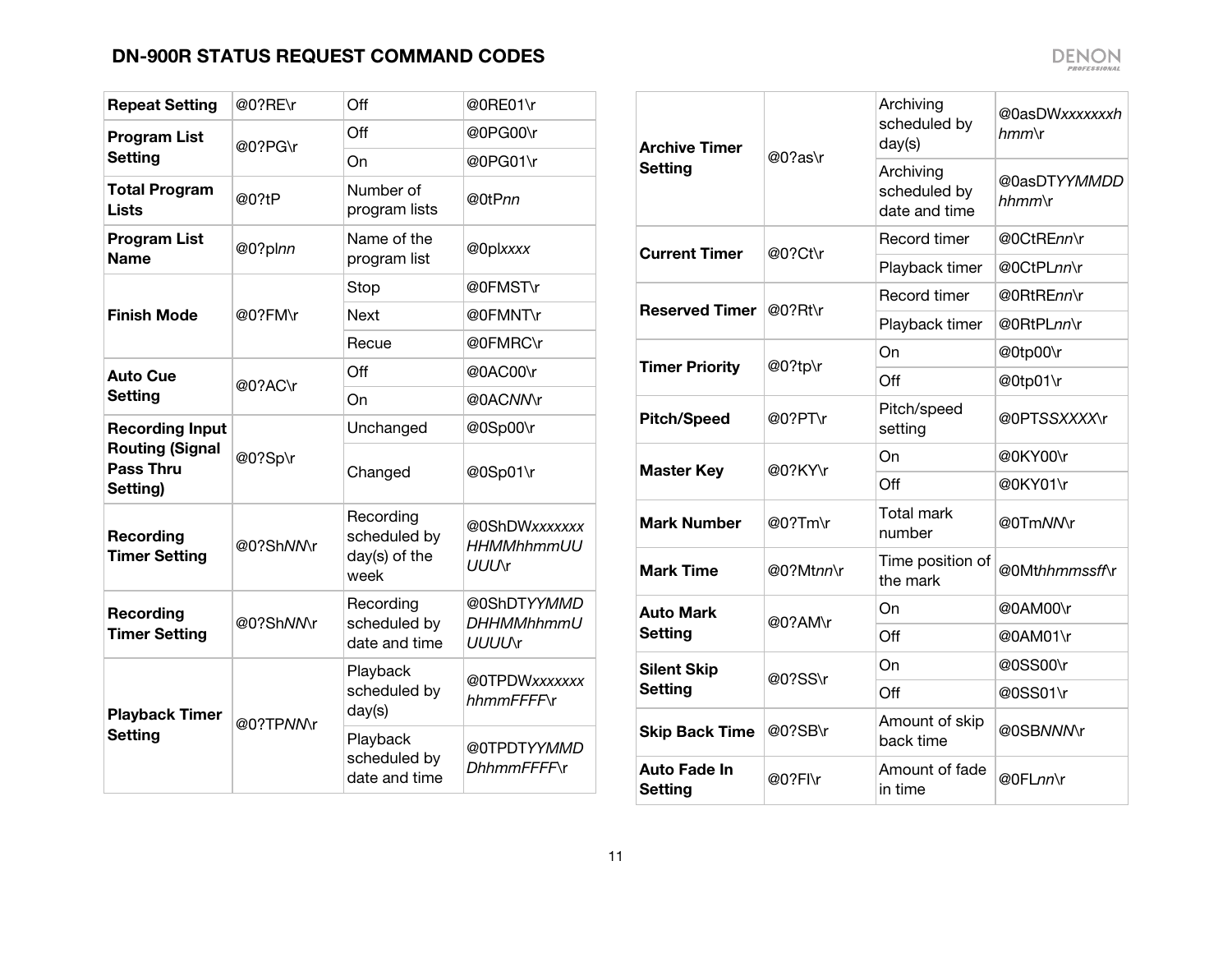| <b>Auto Fade Out</b><br><b>Setting</b>              | @0?FO\r  | Amount of fade<br>out time        | @0FOnn\r   |
|-----------------------------------------------------|----------|-----------------------------------|------------|
| <b>Playback Delay</b><br><b>Setting</b>             | @0?sD\r  | Amount of<br>delay time           | @0sDnnn\r  |
| <b>End of Message</b><br><b>Setting</b>             | @0?ED\r  | End of message<br>time            | @0EDNMr    |
| <b>Track Channel</b>                                | @0?ch\r  | Stereo                            | @0chST\r   |
|                                                     |          | Mono                              | @0chMO\r   |
| <b>Search Mode</b>                                  | @0?sM\r  | Audible                           | @0sMNO\r   |
|                                                     |          | Silent                            | @0sMSL\r   |
| <b>Mono Playback</b>                                | @0?MO\r  | On                                | @0MO00\r   |
| <b>Setting</b>                                      |          | Off                               | @0MO01\r   |
|                                                     | @0?dF\r  | Auto                              | @0dFAT\r   |
| <b>Audio Output</b>                                 |          | 44.1 kHz                          | @0dF44\r   |
| Rate                                                |          | 48 kHz                            | @0dF48\r   |
|                                                     |          | Ext (AES)                         | @0dFEX\r   |
| <b>Left Channel</b><br>Input<br><b>Adjustment</b>   | @0?ItL\r | Amount of<br>volume<br>adjustment | @0ltLYNMr  |
| <b>Right Channel</b><br>Input<br><b>Adjustment</b>  | @0?ItR\r | Amount of<br>volume<br>adjustment | @0ltRYNN\r |
| <b>Left Channel</b><br>Output<br><b>Adjustment</b>  | @0?OtL\r | Amount of<br>volume<br>adjustment | @0OtLYNN\r |
| <b>Right Channel</b><br>Output<br><b>Adjustment</b> | @0?OtR\r | Amount of<br>volume<br>adjustment | @0OtRYNN\r |

| <b>XLR Left</b>                                           |          | Line                                    | @0LMLLN\r          |
|-----------------------------------------------------------|----------|-----------------------------------------|--------------------|
| <b>Channel Input</b><br><b>Voltage Level</b>              | @0?LML\r | Mic                                     | @0LMLMC\r          |
| <b>XLR Right</b>                                          |          | Line                                    | @0LMRLN\r          |
| <b>Channel Input</b><br><b>Voltage Level</b>              | @0?LMR   | Mic                                     | @0LMRMC\r          |
| <b>Phantom Power</b>                                      |          | On                                      | @0PhL00\r          |
| <b>Setting (XLR</b><br><b>Left Channel</b><br>Input)      | @0?PhL\r | Off                                     | @0PhL01\r          |
| <b>Phantom Power</b><br><b>Setting (XLR</b>               | @0?PhR   | On                                      | @0PhR00\r          |
| <b>Right Channel</b><br>Input)                            |          | Off                                     | @0PhR01\r          |
| <b>Mic Input</b><br><b>Sensitivity (Left</b><br>Channel)  | @0?MsL\r | Sensitivity<br>Value                    | @0MsL <i>NI</i> Nr |
| <b>Mic Input</b><br><b>Sensitivity</b><br>(Right Channel) | @0?MsR\r | Sensitivity<br>Value                    | @0MsRMMr           |
| <b>Reference Value</b><br>(XLR/RCA)                       | @0?Fr\r  | Reference<br>Value                      | @0FrNMr            |
| FTP (Archive)<br><b>Server IP</b><br><b>Address</b>       | @0?Al\r  | IP address of<br>the archive<br>network | @0Ainnnn\r         |
| FTP (Archive)<br><b>Server User</b><br><b>Name</b>        | @0?AU\r  | User name for<br>the archive<br>network | @0AUxxxx\r         |
| FTP (Archive)<br><b>Server Folder</b>                     | @0?AO\r  | Archive network<br>folder               | @0AOxxxx\r         |
| <b>Device IP</b><br><b>Address</b>                        | @0?IP\r  | DN-900R's IP<br>address                 | @0lpnnnn\r         |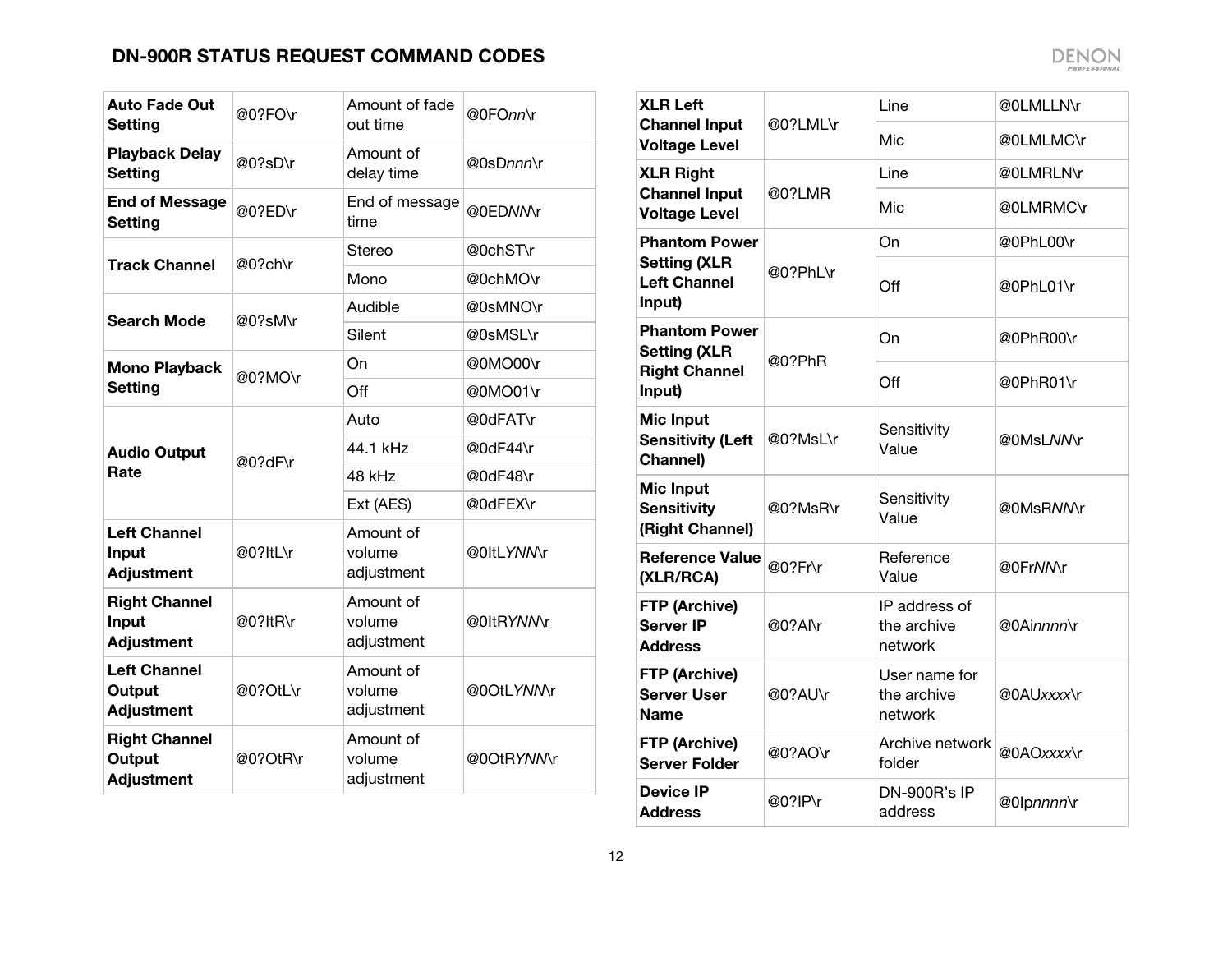| <b>Subnet Mask</b>                      | @0?SM\r     | Subnet mask<br>number                   | @0SMnnnn\r  |
|-----------------------------------------|-------------|-----------------------------------------|-------------|
| Gateway<br><b>Address</b>               | @0?GW\r     | Gateway<br>address<br>number            | @GWnnnn\r   |
| <b>DNS Server</b><br><b>Address</b>     | @0?DN\r     | <b>DNS</b> server<br>address<br>number  | @0DNnnnn\r  |
| <b>IP Control Port</b>                  | @0?lp\r     | Currently set<br>control port<br>number | @0lpNNNNN\r |
| <b>NTP Server</b>                       | @0?NP\r     | NTP server<br>address<br>number         | @0NPnnnn\r  |
| <b>NTP Cycle</b>                        | @0?NC\r     | Cycle time                              | @0NChhmm\r  |
| <b>Syslog</b>                           | @0?SI\r     | Syslog address<br>number                | @0SLnnnn\r  |
| IP                                      |             | On                                      | @0la00\r    |
| <b>Authentication</b><br><b>Setting</b> | @0?la\r     | Off                                     | @0la01\r    |
| <b>Update File</b>                      |             | OK                                      | @0UTOK\r    |
| <b>Transfer for IP</b><br>Remote        | @0?UTxxxx\r | <b>NG</b>                               | @0UTNG\r    |
| <b>Network</b>                          | @0?Ns\r     | On                                      | @0Ns00\r    |
| <b>Standby Setting</b>                  |             | Off                                     | @0Ns01\r    |
|                                         |             | Locked                                  | @0LSLK\r    |
| <b>Lock Status</b>                      | @0?LS\r     | Unlocked                                | @0LSUL\r    |
|                                         |             | Semi-locked                             | @0LSSL\r    |
| <b>Shift Mode</b>                       | @0?Sm\r     | Momentary                               | @0SmMO\r    |
| <b>Shift Mode</b>                       | @0?Sm\r     | Locked                                  | @0SmLK\r    |

| <b>Auto Reboot</b>                       | @0?Ar\r | On                                     | @0Ar00\r                         |
|------------------------------------------|---------|----------------------------------------|----------------------------------|
| <b>Setting</b>                           |         | Off                                    | @0Ar01\r                         |
|                                          |         | <b>MDY</b>                             | @0DFMD\r                         |
| Date Format                              | @0?DF\r | <b>DMY</b>                             | @0DFDM\r                         |
|                                          |         | <b>YMD</b>                             | @0DFYM\r                         |
| Date & Time                              | @0?Dt\r | Current date<br>and time               | @0DtYYMMDDhh<br>$mm\backslash r$ |
| <b>Time Zone</b>                         | @0?TZ\r | <b>Current time</b><br>zone setting    | @0TZxHHMM\r                      |
| <b>Time Notation</b>                     | @0?TF\r | 12H                                    | @0TF12\r                         |
| <b>Setting</b>                           |         | 24H                                    | @0TF24\r                         |
| <b>Time Display</b>                      | @0?TD\r | HH:MM:SS                               | @0TDHMS\r                        |
|                                          |         | MMM:SS:FF                              | @0TDMSF\r                        |
| <b>Daylight</b>                          | @0?dS\r | On                                     | @0dS00\r                         |
| <b>Savings Setting</b>                   |         | Off                                    | @0dS01\r                         |
| <b>Daylight</b><br><b>Savings Offset</b> | @0?do\r | Daylight<br>savings offset<br>time     | @0dohhmm\r                       |
| <b>Daylight</b><br><b>Savings Start</b>  | @0?ds\r | Daylight<br>savings start<br>date/time | @0dsMMDDhhm<br>$m\$ r            |
| <b>Daylight</b><br><b>Savings End</b>    | @0?de\r | Daylight<br>savings end<br>date/time   | @0deMMDDhhm<br>$m\$ r            |
| <b>Dimmer Setting</b>                    | @0?DM\r | On                                     | @0DM00\r                         |
|                                          |         | Off                                    | @0DM01\r                         |
| <b>Display</b><br><b>Brightness</b>      | @0?DD\r | Display<br>brightness<br>percentage    | @0DDNN\r                         |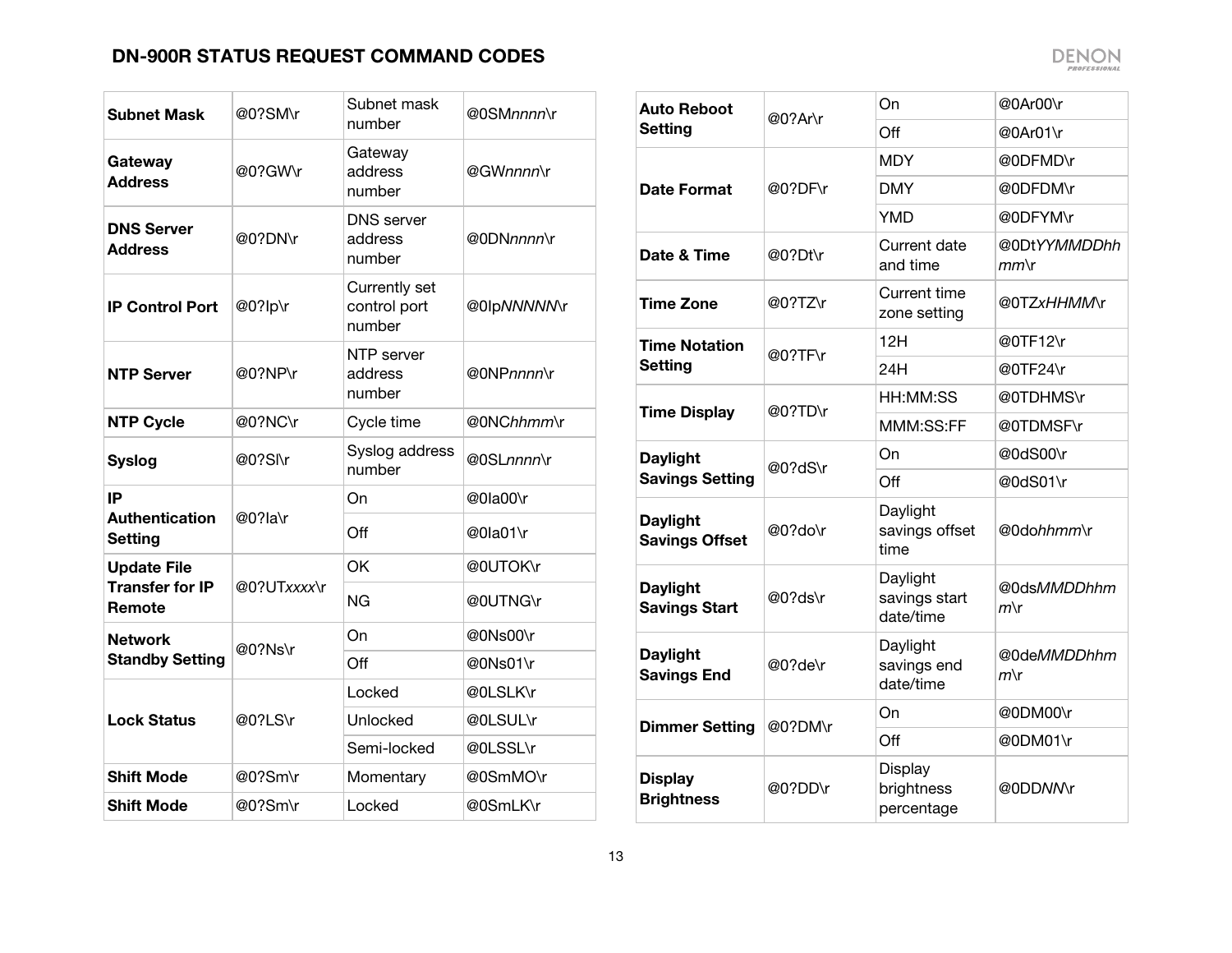$\overline{\phantom{a}}$ 

| <b>LED Brightness</b>             | @0?LD\r  | <b>LED brightness</b><br>percentage | @0LDNMr                |
|-----------------------------------|----------|-------------------------------------|------------------------|
| <b>Display</b><br><b>Contrast</b> | @0?BN\r  | Contrast value                      | @0BNNM\r               |
| <b>Screen Saver</b><br>Setting    | @0?Ss\r  | On                                  | @0Ss00\r               |
|                                   |          | Off                                 | @0Ss01\r               |
| Language                          | @0?LN\r  | English                             | @0LNUS\r               |
|                                   |          | Japanese                            | @0LNJP\r               |
| Keyboard<br>Language              | @0?KB\r  | English (US)                        | @0KBUS\r               |
|                                   |          | English (UK)                        | @0KBUK\r               |
|                                   |          | French                              | @0KBFR\r               |
|                                   |          | German                              | @0KBGE\r               |
|                                   |          | Italian                             | @0KBIT\r               |
|                                   |          | Spanish                             | @0KBSP\r               |
|                                   |          | Dutch                               | @0KBNE\r               |
|                                   |          | Swedish                             | @0KBSW\r               |
|                                   |          | Japanese                            | @0KBJP\r               |
| <b>Preset Number</b>              | @0?PS\r  | Number of the<br>preset setting     | @0PSNM\r               |
| <b>Preset Title</b>               | @0?PNn\r | Title of the<br>preset setting      | @0PNnxxxx\r            |
| <b>Version</b>                    | @0?VN\r  | Version/model                       | @0VNnnnnnnnnM<br>MMM\r |

 $\sim$   $\sim$   $\sim$